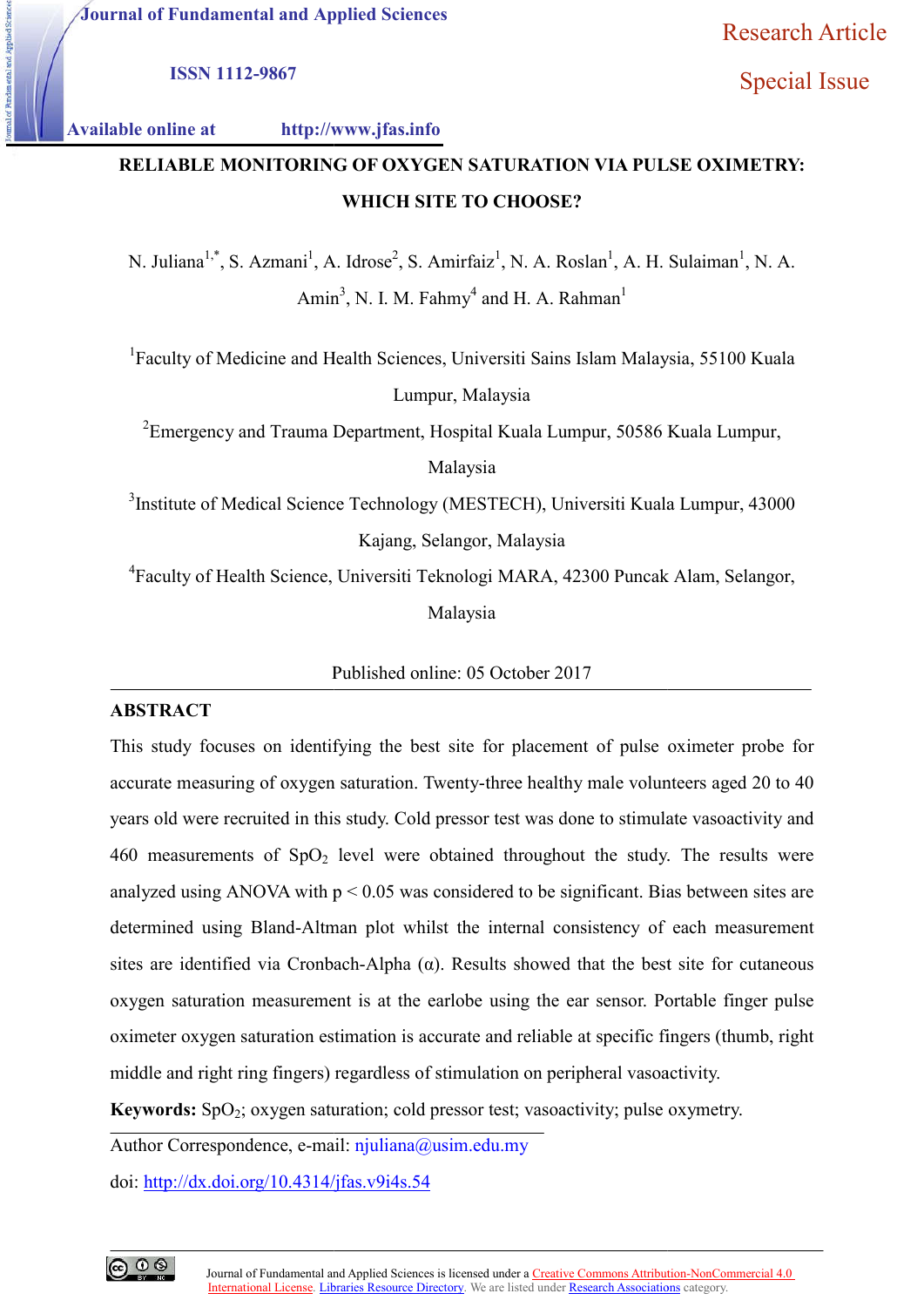## 1. INTRODUCTION

Gold standard measurement of oxygen saturation percentage is measured using arterial blood gas (ABG) analyses [1].The method has been proven to be very accurate and useful for diagnostic purposes [2]. In current practice, the test is not a routine investigation because the method is invasive, requires skillful personnel, time consuming and provide only intermittent measurement [3]. Alternatively, measurement of oxygen saturation using pulse oximeter offers many advantages in the continuous assessment of oxygen saturation either in hospital or out of hospital settings [4]. The method is non-invasive and allows instant monitoring on all types of patients and in any situations. Recent development of medical instruments provide various choices of hospital based pulse oximeter and portable pulse oximeter that is readily available in the market [5-6]. However, there is limited evidence-based recommendation as to the best site for pulse oximeter probe placement in order to gain reliable measurement of  $SpO<sub>2</sub>$  level.

The first phase of this study aimed to identify the reliable sites for placement of pulse oximeter probe to measure  $SpO<sub>2</sub>$  level. Hence, the second phase was to compare simultaneous measurements of  $SpO<sub>2</sub>$  level using non-invasive hospital based pulse oximeter against portable finger pulse oximeters in healthy male subjects during cold-pressor test

#### 2. EXPERIMENTAL

#### 2.1. Study Design

This study was done at clinical skill laboratory of Universiti Sains Islam Malaysia from August 2016 until February 2017. Based on PS software, the minimum sample size for this study was 15 [7-8]. The sampling frame for this study included male volunteers aged 20 to 40 years who were never diagnosed with any non-communicable or communicable diseases prior to their participation. Those selected had normal body mass index (BMI), blood pressure and random blood glucose. The exclusion criteria were clearly spelled out during the promotion of this study which include any physical disability, congenital or acquired abnormality and those using nail polish.

#### 2.2. Study Protocol of Cold Pressor Test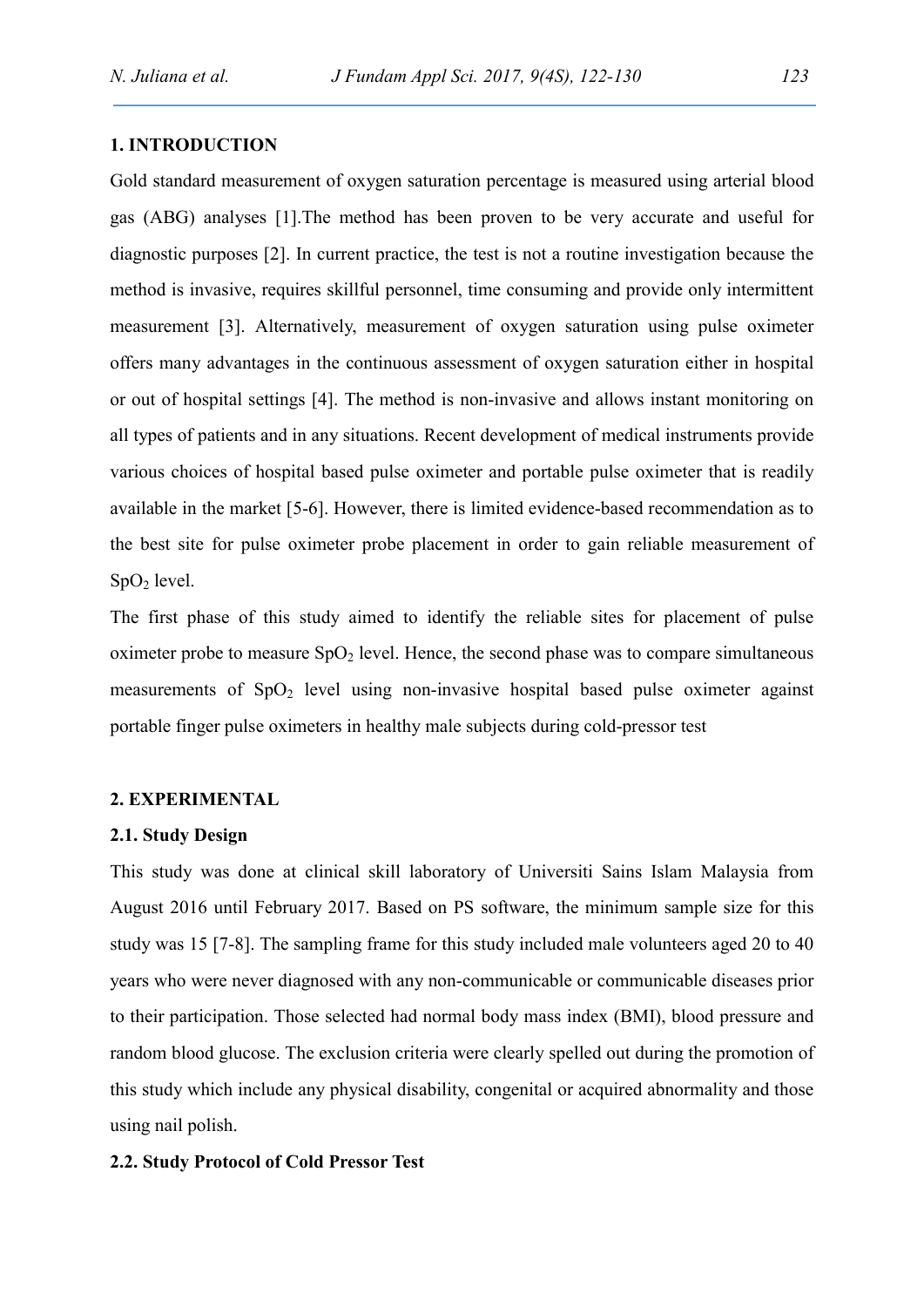Subjects were instructed to abstain from caffeine and other known vasoconstrictive compounds for at least 24 hours before reporting for the one-session test. The test was done with subjects lying recumbent in a temperature-regulated room  $(25^{\circ}C + 0.5^{\circ}C)$ . Electrodes were applied for electrocardiography and respiratory monitoring, and a noninvasive blood pressure reading was taken before and after ice water immersion. Oxygen saturation was monitored through finger and ear probe of fixed-gain hospital based pulse oximeter (Nellcor N-560) and portable finger pulse oximeter (OLED  $SPO<sub>2</sub>$ ). After 10 minutes of baseline monitoring, the contralateral hand was immersed in ice-water for 30 seconds while the recordings continued. The results were analyzed with ANOVA, where  $p \leq 0.05$  was considered to be significant. Bland-Altman plot was used to determine the bias and the internal consistency was identified via Cronbach-Alpha (α).

#### 3. RESULTS AND DISCUSSION

This study received ethical approval from the institution review board (USIM/REC/FPSK-2016-19). The  $SpO<sub>2</sub>$  measurements were obtained from 23 healthy male volunteers. Their age ranged from 20 to 40 years (mean age:  $24.1 + 6.3$ ), mean BMI was 22.9 + 2.8 kg/m<sup>2</sup> and mean body temperature was  $36.2 + 0.41^{\circ}$ C during the test. There were no episodes of hypotension, hypothermia, tachycardia or bradycardia observed amongst the subjects throughout the test.

The first phase of this study aimed to identify the best site to place the sensor for measurement of  $SpO<sub>2</sub>$  using hospital based pulse oximeter. Average  $SpO<sub>2</sub>$  values measured via hospital based pulse oximeter at different sites were ranked from the highest to lowest  $SpO<sub>2</sub>$ value:  $\text{Ear} > \text{R}4 > \text{R}3 > \text{LA} > \text{L}1 > \text{R}1 > \text{L}3 > \text{R}2 > \text{L}2 > \text{R}5 > \text{L}5$ . The mean values of  $\text{SpO}_2$ level and the abbreviations used to represent each fingers are listed in Table 1. The highest average  $SpO<sub>2</sub>$  mean value was measured from the earlobe using ear sensor. Thus, differences of the mean SpO<sub>2</sub> level measured from different sites were statistically significant ( $F_{(10,253)}$  = 2.077,  $p < 0.05$ ). Based on post-hoc test, the significant differences were between the level estimated at the ear with both right and left index and little fingers (R2, R5, L2, and L5). Cold pressor test also revealed good internal consistency with no significant difference of means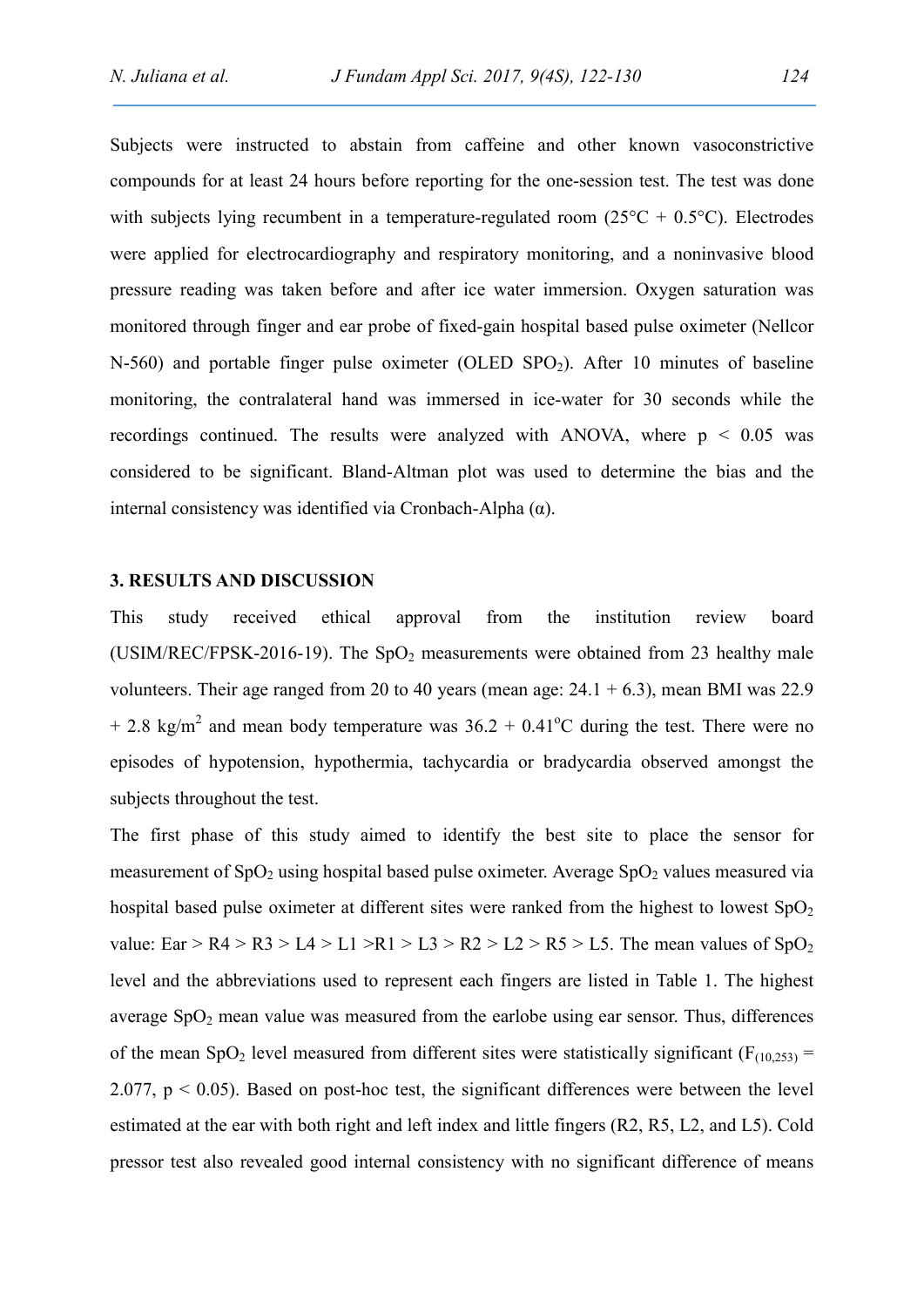for SpO<sub>2</sub> level at different time point using the ear sensor (F<sub>(3,92)</sub> = 0.829, p > 0.05;  $\alpha$  = 0.89), R1 (F<sub>(3,92)</sub> = 0.42, p > 0.05;  $\alpha$  = 0.86), R3 (F<sub>(3,92)</sub> = 0.137, p > 0.05;  $\alpha$  = 0.96) and R4 (F<sub>(3,92)</sub> = 0.016,  $p > 0.05$ ;  $\alpha = 0.97$ ).

| <b>Sites of Measurements</b> | Mean $SpO2(\%)$ |
|------------------------------|-----------------|
| Ear                          | $98.6 + 1.3$    |
| Right thumb $(R1)$           | $96.9 + 2.1$    |
| Right index finger (R2)      | $96.8 + 2.0$    |
| Right middle finger (R3)     | $97.3 + 2.0$    |
| Right ring finger (R4)       | $97.3 + 1.9$    |
| Right little finger (R5)     | $96.7 + 2.2$    |
| Left thumb $(L1)$            | $97.0 + 1.9$    |
| Left index finger $(L2)$     | $96.8 + 1.7$    |
| Left middle finger $(L3)$    | $96.9 + 1.6$    |
| Left ring finger $(L4)$      | $97.1 + 1.6$    |
| Left little finger $(L5)$    | $96.6 + 1.5$    |

Table 1. Mean  $SpO<sub>2</sub>$  at different sites measured via hospital based pulse oximeter

Results are presented in mean (standard deviation)

The second phase of this study involved comparison of the  $SpO<sub>2</sub>$  measurements between the hospital based pulse oximeter as standard and the measurements via portable finger pulse oximeter during cold pressor test. Standard measurement was taken using ear sensor whilst the fingers selected for measurements using portable finger pulse oximeter were chosen based on results from phase 1 that include R1, R3 and R4. The mean value of  $SpO<sub>2</sub>$  from standard was  $98.6 + 1.3\%$  and results from portable finger pulse oximeters are listed in Table 2. There were no significant differences of mean between each finger studied against the standard (p > 0.05).

Bland-Altman analyses indicated a bias of 0.85% for R1 (95% CI: 0.18 to 1.52), 1.01% for R3 (95% CI: 0.43 to 1.59) and 1.07% for R4 (95% CI: 0.50 to 1.65) (Fig. 1-3). All results indicate low bias between  $SpO<sub>2</sub>$  level measurement via portable finger pulse oximeter and the standard.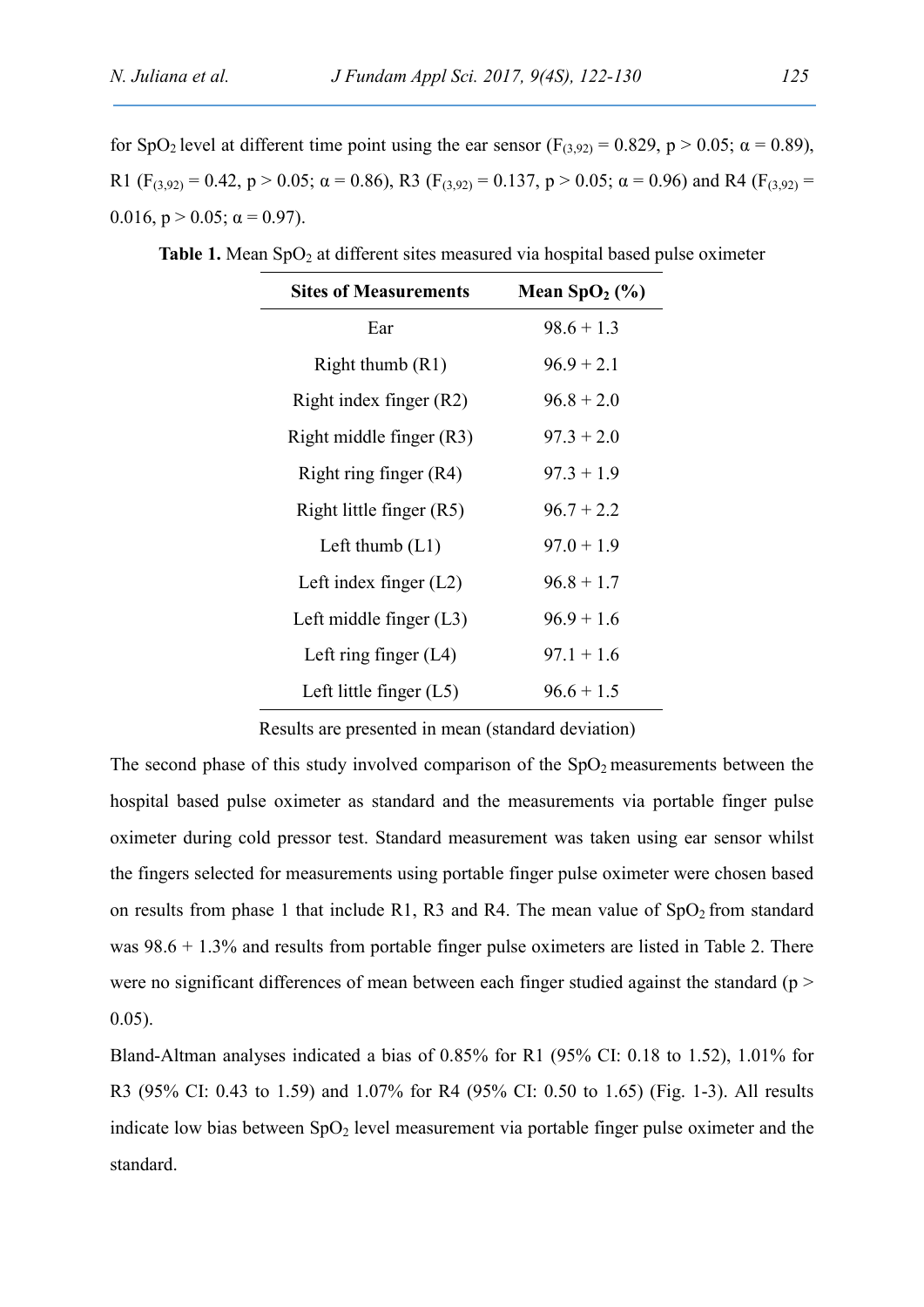| <b>Sites of Measurements</b> | Mean $SpO2(\%)$ |
|------------------------------|-----------------|
| R <sub>1</sub>               | $97.5 + 1.5$    |
| R <sub>3</sub>               | $97.0 + 1.8$    |
| R4                           | $96.9 + 1.5$    |
|                              |                 |

Table 2. Mean  $SpO<sub>2</sub>$  at different sites measured via portable finger pulse oximeter

Results are presented in mean (standard deviation)

Measurement of arterial oxygen saturation using pulse oximeter is a low cost non-invasive technique that is widely accepted as a standard practice [9-10]. There is an increased demand of continuous and instantaneous monitoring of arterial oxygenation at out of hospital settings such as pre-hospital care, sport related studies and also altitude related activities[10-11].



Fig.2. Bland-Altman plot of standard and R3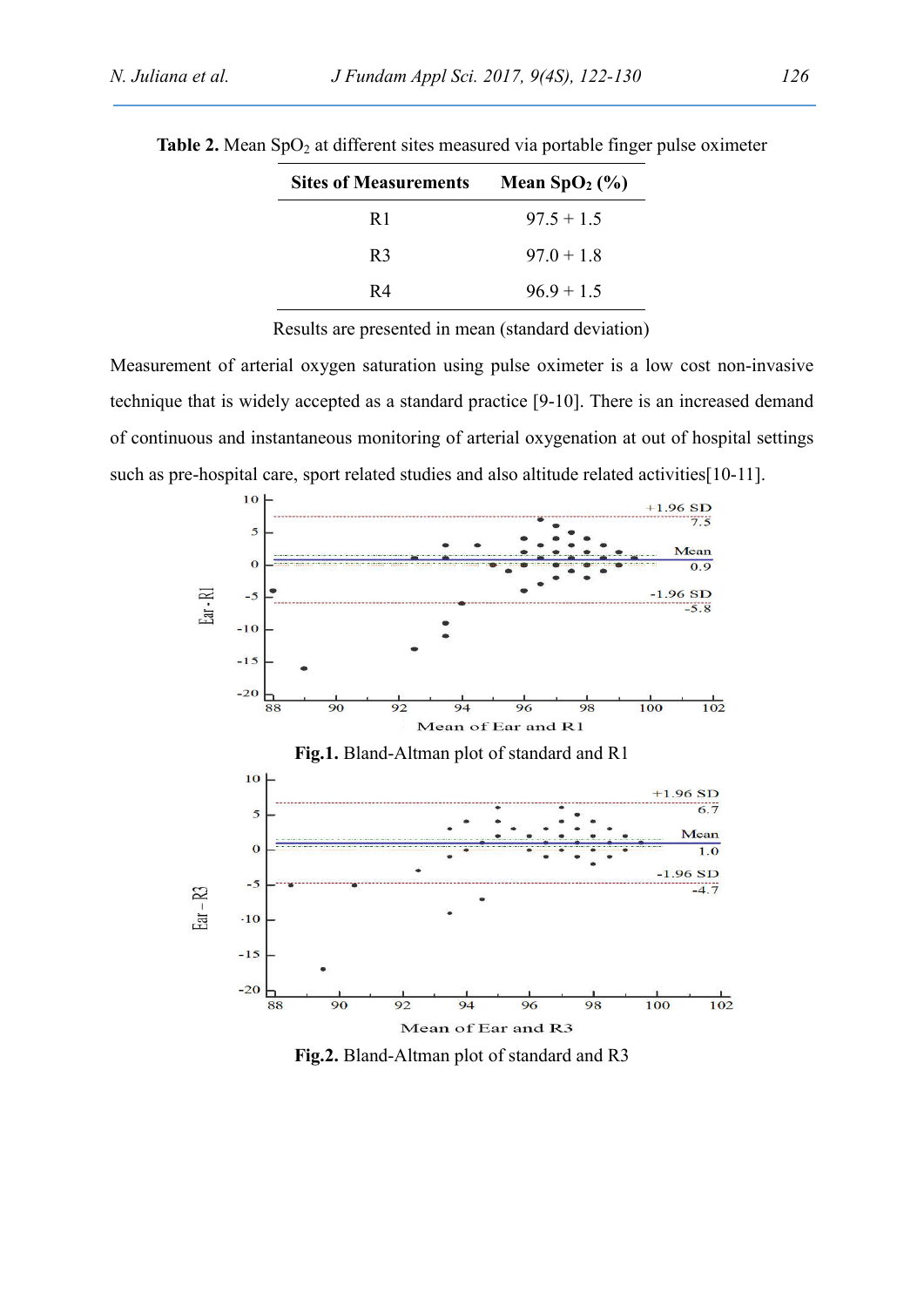

Fig.3. Bland-Altman plot of standard and R4

The principle of pulse oximeter  $SpO<sub>2</sub>$  measurement is an in vivo determination of colour difference between oxygenated and deoxygenated blood by a light source and a photodetector [12]. As all pulse oximeters utilize the same basic function, certain physiological conditions or limitations may have impact on the estimation. Previous studies reported that the reliability of the pulse oximeter measurements were highly affected by hypothermia and motion artifacts [13]. Other conditions that reduce peripheral blood flow may also perturb the measurement of  $SpO<sub>2</sub>$  via pulse oximeter.

There were a few studies reporting conflicting results on the superiority of oxygen saturation measurement taken at sites nearer to the trunk (earlobe, forehead) in comparison to the finger tips [14-15]. It was clearly highlighted from the previous studies that the discrepancies were due to the use of probes not indicated for the allocated sites. Therefore, it is particularly essential to place the right probe at the right site as recommended in the manual [16]. Results from this study indicated that a higher mean of saturation of  $SpO<sub>2</sub>$  was achieved with the earlobe probes, providing reliable results regardless the stimulation of vasoactivity.

We used the cold pressor test in this study to identify the effect of extreme low temperature on the measurement of  $SpO<sub>2</sub>$ , specifically the fingers due to peripheral vasoconstriction [17]. Our results indicated that the right thumb, middle and ring fingers were not affected by the cold pressor test and gave consistent measurements prior, during and 30 seconds after the test. However, the mean readings from finger sites were still lower than the mean readings from the earlobe. The persistently lower readings are influenced by the greater vasoactivity of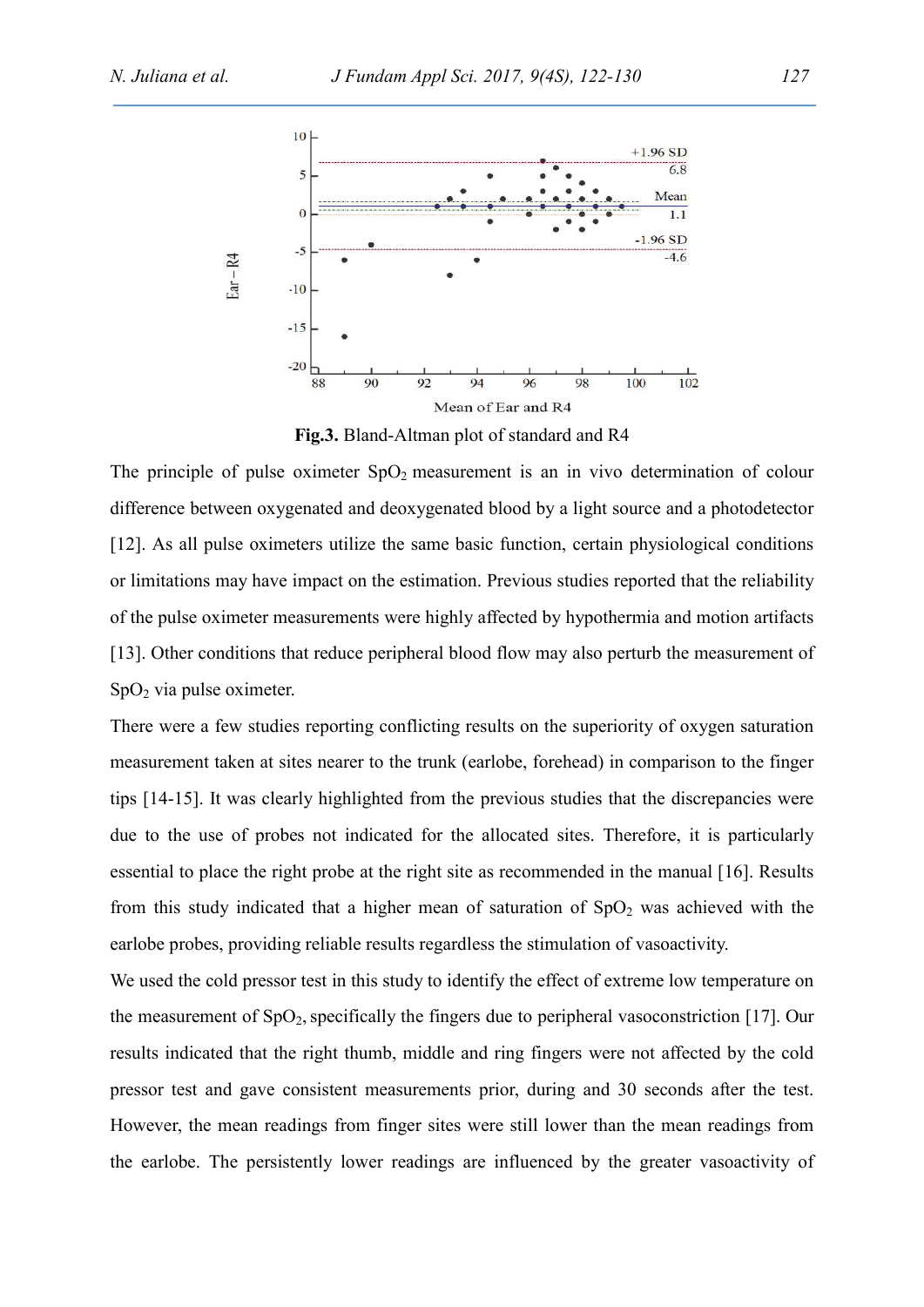peripheral blood vessels in the fingers as compared to those supplying the forehead and ear [18]. This is in agreement with previous studies which highlighted the earlobe to be the most reliable site for  $SpO<sub>2</sub>$  measurement regardless the change of temperature [19-20].

The differences or bias between measurements at different sites in this study are not clinically significant. However, the result from this study provides the evidence for further recommendation of standard operating procedure for reliable monitoring of  $SpO<sub>2</sub>$  level via pulse oximeter.

#### 4. CONCLUSION

The best site for cutaneous oxygen saturation measurement is by using pulse oximeter ear sensor at the earlobe. Portable finger pulse oximeter that is readily available in the market is also a reliable tool for  $SpO<sub>2</sub>$  estimation. However, accuracy of the measurement as compared to the standard (hospital based pulse oximeter) is highly dependent on the site of measurement. The right thumb, middle and ring fingers are the recommended sites. These sites are less affected by low temperature. Therefore, it is strongly suggested that placement of finger sensors should be standardized whether in or out of hospital settings.

#### 5. ACKNOWLEDGEMENTS

We would like to thank the volunteers for this study and health staff who participated during data collection. The Nellcor pulse oximeter was loaned from Hospital Ampang Emergency Department and Insan Bakti Sdn. Bhd. This research is part of Fundamental Research Grant Scheme (FRGS/1/2015/SKK08/USIM /02/1).

#### 6. REFERENCES

[1] Jubran A. Pulse oximetry. Intensive care medicine, 2004, 30(11):2017-2020

[2] Martínez-Balzano C D, Oliveira P, O'Rourke M, Hills L, Sosa A F. An educational intervention optimizes the use of arterial blood gas determinations across ICUs from different specialties: A quality-improvement study. CHEST Journal, 2017, 151(3):579-585

[3] Tipping R, Berry R, Nesbitt I. Mechanisms of hypoxaemia and the interpretation of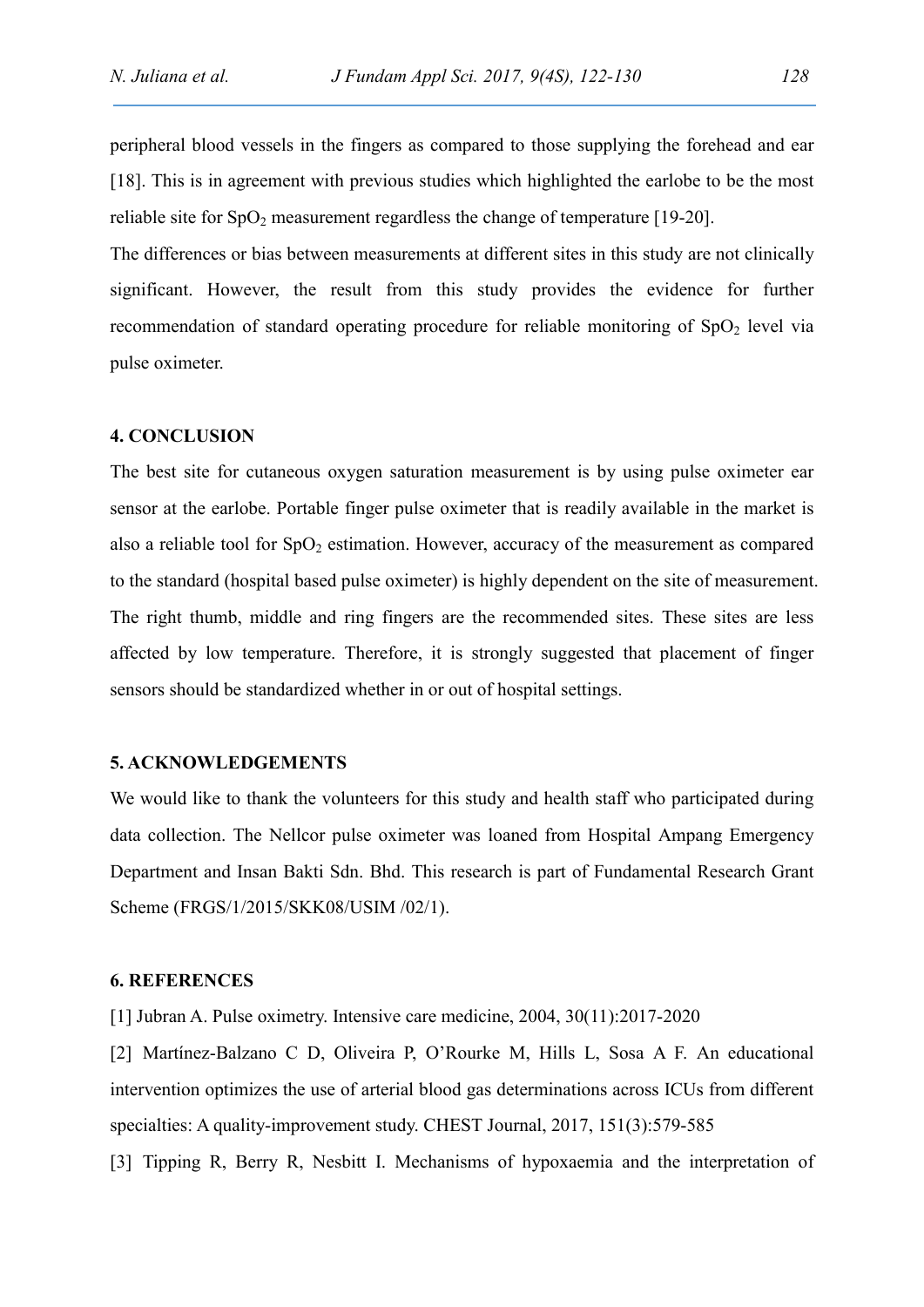arterial blood gases. Surgery (Oxford), 2012, 30(10):505-511

[4] Forget P, Lois F, de Kock M. Goal-directed fluid management based on the pulse oximeter-derived pleth variability index reduces lactate levels and improves fluid management. Anesthesia and Analgesia, 2010, 111(4):910-914

[5] Cannesson M, Desebbe O, Rosamel P, Delannoy B, Robin J, Bastien O, Lehot J J. Pleth variability index to monitor the respiratory variations in the pulse oximeter plethysmographic waveform amplitude and predict fluid responsiveness in the operating theatre. British Journal of Anaesthesia, 2008, 101(2):200-206

[6] Monnet X, Lamia B, Teboul J L. Pulse oximeter as a sensor of fluid responsiveness: Do we have our finger on the best solution? Critical Care, 2005, 9(5):429-430

[7] Al–Fahoum A S, Al–Zaben A, Seafan W. A multiple signal classification approach for photoplethysmography signals in healthy and athletic subjects. International Journal of Biomedical Engineering and Technology, 2015, 17(1):1-23

[8] Haynes J M. The ear as an alternative site for a pulse oximeter finger clip sensor. Respiratory Care, 2007, 52(6):727-729

[9] Chan E D, Chan M M, Chan M M. Pulse oximetry: Understanding its basic principles facilitates appreciation of its limitations. Respiratory Medicine, 2013, 107(6):789-799

[10] Jones M, Olorvida E, Monger K, Yarborough V, Bennetts H, Harris D, Keith C, Boggs L, Firrincieli B, Ingram L, Richardson P. How well do inexpensive, portable pulse oximeter values agree with arterial oxygenation saturation in acutely ill patients? MedSurg Nursing, 2015, 24(6):391-397

[11] Fu Y, Liu J. System design for wearable blood oxygen saturation and pulse measurement device. Procedia Manufacturing. 2015, 3:1187-1194

[12] Feiner J R, Severinghaus J W, Bickler P E. Dark skin decreases the accuracy of pulse oximeters at low oxygen saturation: The effects of oximeter probe type and gender. Anesthesia and Analgesia, 2007, 105(6):S18-23

[13] Nuhr M, Hoerauf K, Joldzo A, Frickey N, Barker R, Gorove L, Puskas T, Kober A. Forehead  $SpO<sub>2</sub>$  monitoring compared to finger  $SpO<sub>2</sub>$  recording in emergency transport. Anaesthesia, 2004, 59(4):390-393